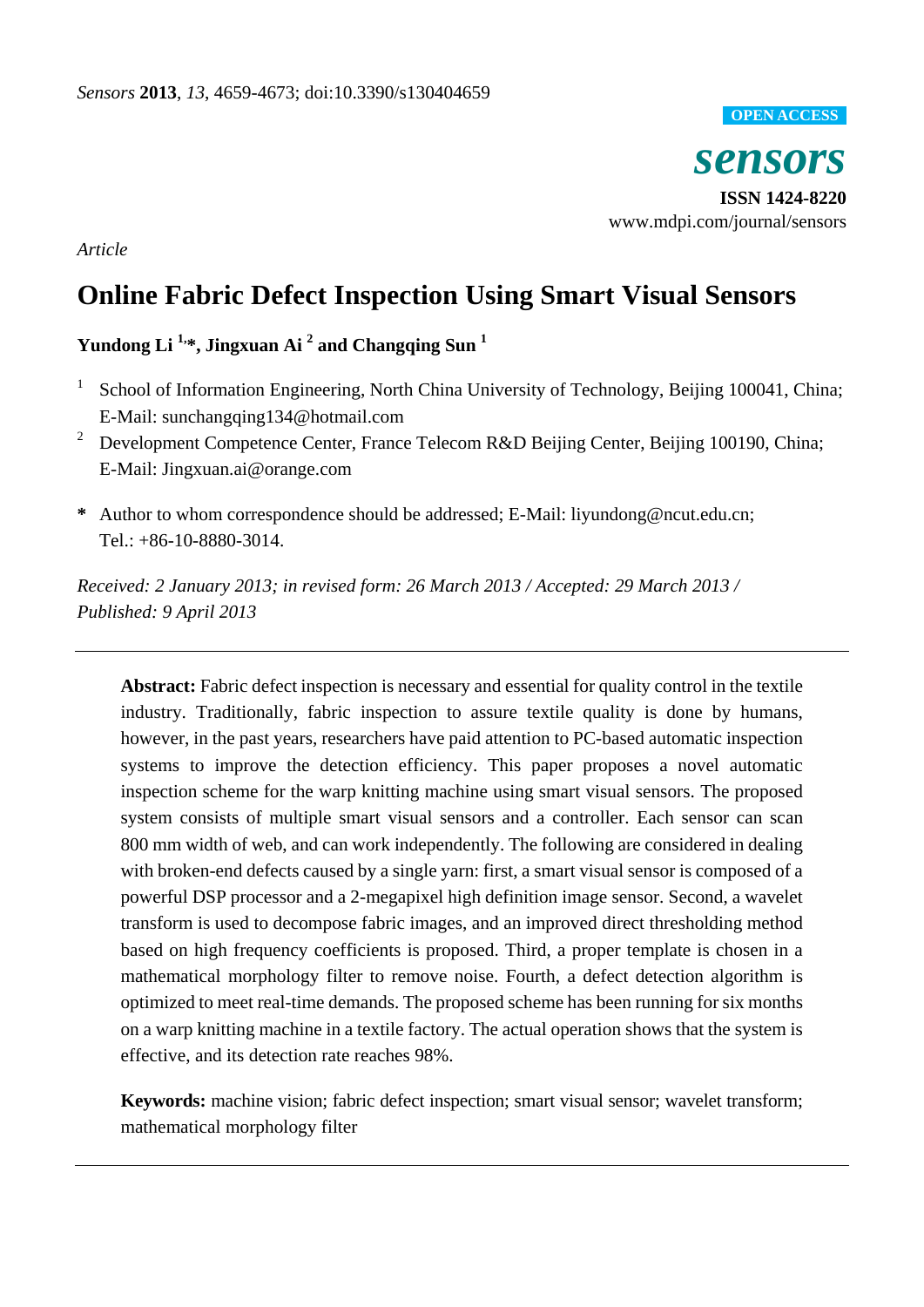#### **1. Introduction**

Defect inspection is a quality control process that identifies and locates deficiencies in the fabric manufactured in the textile industry. Traditionally, defects are detected by human eyes, but the efficiency of the manual method is low because of eye fatigue. Hence, an automatic inspection system becomes an effective way to improve textile quality because of the progress of machine vision technology. Research in this field has been carried out, and some PC-based prototype systems have been developed.

Abouelela [1] proposed a visual detection system that consisted of a camera, frame grabber and a computer. Defects were identified and located through image binarization with a fixed threshold. Saeidi [2] developed a visual inspection system for a circular knitting machine, which comprised a CMOS camera with  $640 \times 320$  resolution and a computer, while the Garbor wavelet was used in the detection algorithm.

Rocco [3] proposed a real-time visual detection method based on a neural network. This method can accomplish real-time detection and classification of the most frequently occurring types of defects in knitted fabrics, and its detection rate was 93%. Mak [4] built a prototype system in the lab, and the system consisted of lighting, line scan cameras, a frame grabber, and a computer. The Gabor wavelet was used in the detection algorithm. Sun [5] proposed an adaptive inspection system based on a PCNN neural network, which had area scan cameras with resolution of  $800 \times 600$  and a computer. Experiments showed the effectiveness of his method for plain and interlocked weft-knitted fabrics with holes, dropped stitches, and course mark defects.



**Figure 1.** PC-based fabric inspection system.

All these schemes employed PC-based architectures that consisted of a lighting system, cameras, frame grabbers, and host computers. Figure 1 illustrates this scheme [6]. The computer is the central unit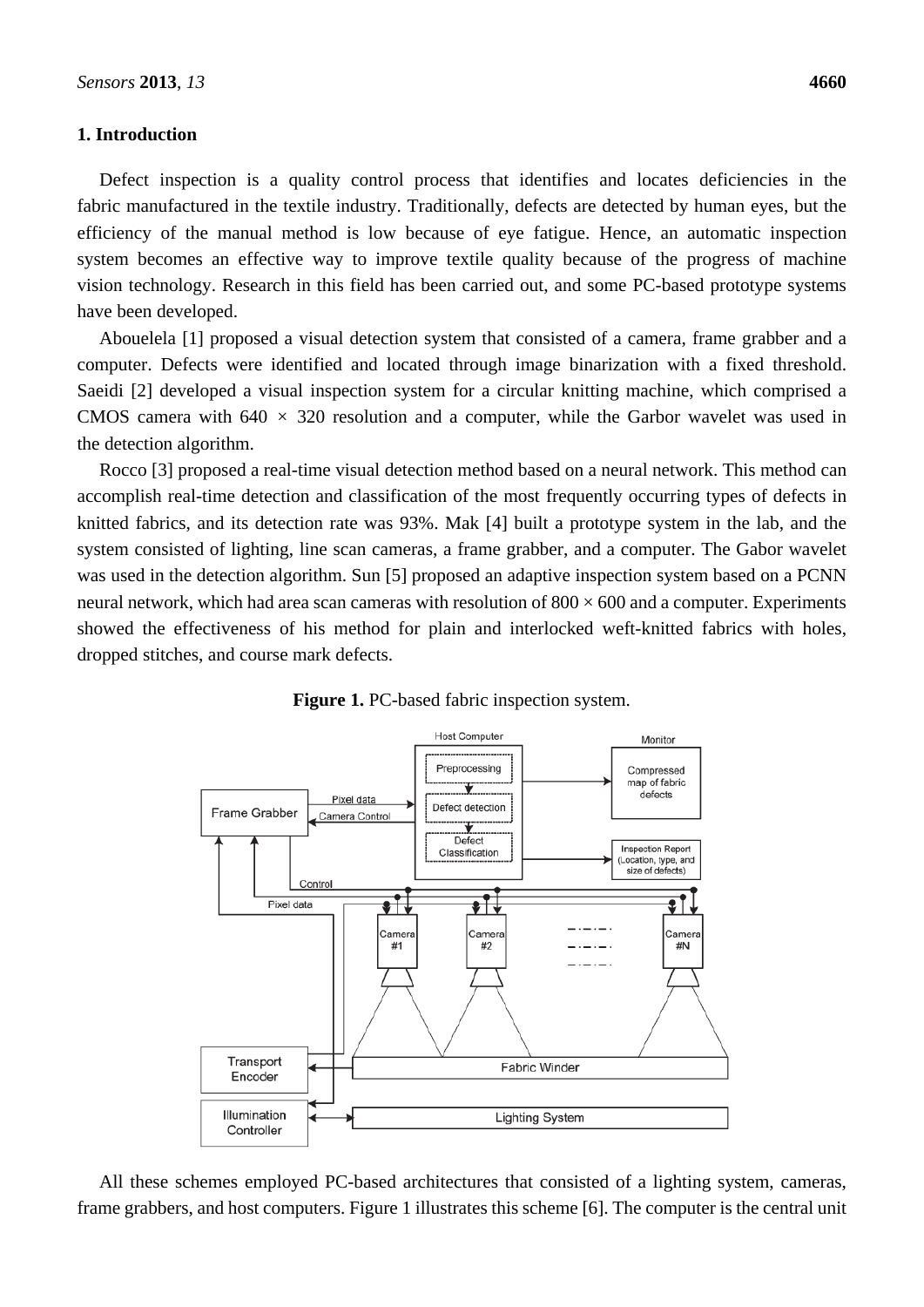in this architecture. Fabric images are captured through a graphic card, and are fed to the CPU to run the detection algorithms, and the results are output through the control unit. Although the PC-based inspection systems have powerful computational capabilities, their disadvantages are obvious, such as high cost, big size, high power dissipation, and so on.

Along with the upgrading of the computational capability of embedded DSPs, integrating the image sensor together with the DSP is possible in the form of a smart visual sensor. This study proposes an automatic inspection scheme using smart visual sensors, which are used in the detection of fabric defects in a warp knitting machine.

## **2. System Architecture**

The proposed inspection scheme, which is based on smart visual sensors, is illustrated in Figure 2.





# *2.1. Smart Visual Sensor*

Traditional industrial cameras collect images without any analysis on those images. When a camera is integrated with a high performance embedded processor where detection algorithms are running, it becomes a smart visual sensor. The advantages of the smart visual sensor are obvious, and include small size, ease of installation, low power consumption, cheap cost, *etc*. Moreover, each smart visual sensor works independently, which means the breakdown of single sensor will not affect the others. In practice, multiple smart visual sensors are arranged in parallel across the web to be scanned. Each device covers about 800 mm width of web and six sensors are needed for a typical 210-inch-wide warp knitting machine. All of the normally closed relay nodes of sensors are connected in series to the Human Machine Interface (HMI) controller. The HMI controller will then be informed when any sensor has detected a defect. The parts of the smart visual sensor are described in the following sections, from the hardware scheme and software architecture to the detection algorithm.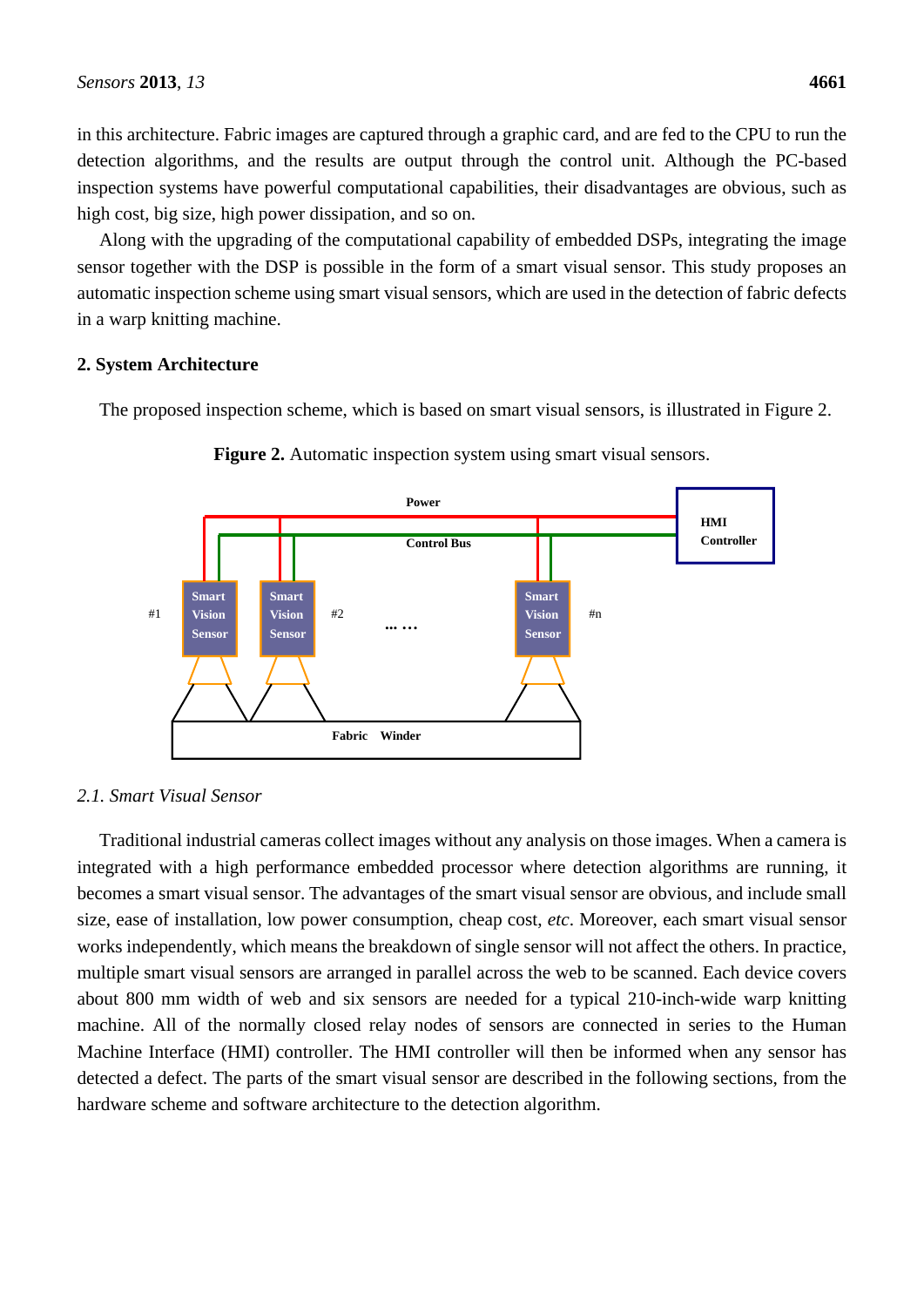## *2.2. Hardware Scheme*

The smart visual sensor consists of the CMOS image sensor, embedded DSP, SDRAM memory, FLASH memory, Ethernet interface, RS232/485 serial port, and relay control circuits. The block diagram is shown in Figure 3.





- **Processor:** A BF537 DSP with 600 MHz clock speed is chosen as the host processor. This processor is the member of ADI Blackfin family products, which incorporates the Micro Signal Architecture (MSA). Blackfin processors combine a dual-MAC, state-of-the-art signal processing engine, the advantages of a clean and orthogonal RISC-like microprocessor instruction set, single-instruction, and multiple-data (SIMD) multimedia capabilities into a single instruction-set architecture. Hence, the processor is suitable for applications such as smart sensors that need both low power consumption and high computing capability.
- **Image sensor:** A 2-megapixel CMOS image sensor with  $1,600 \times 1,200$  resolution is employed. To improve the processing speed, a sub-window of  $1,600 \times 100$  is cropped from the center of the field of view (FOV). The CMOS sensor outputs the data in YUV422 format, which is transferred into the memory of the DSP via PPI interface.
- **Serial port:** The board is equipped with the RS232 and RS485 serial ports, which are used for parameters transmission between smart sensors and the controller.
- **Ethernet port:** The Ethernet port is included for debugging purposes only. During system debugging, fabric images are compressed and transferred to the PC via an Ethernet cable, then displayed by the PC client software in real-time.
- **Memory:** There are 32 MB data memory and 4 MB program memory on the board.

The printed-circuit board of the smart visual sensor is shown in Figure 4.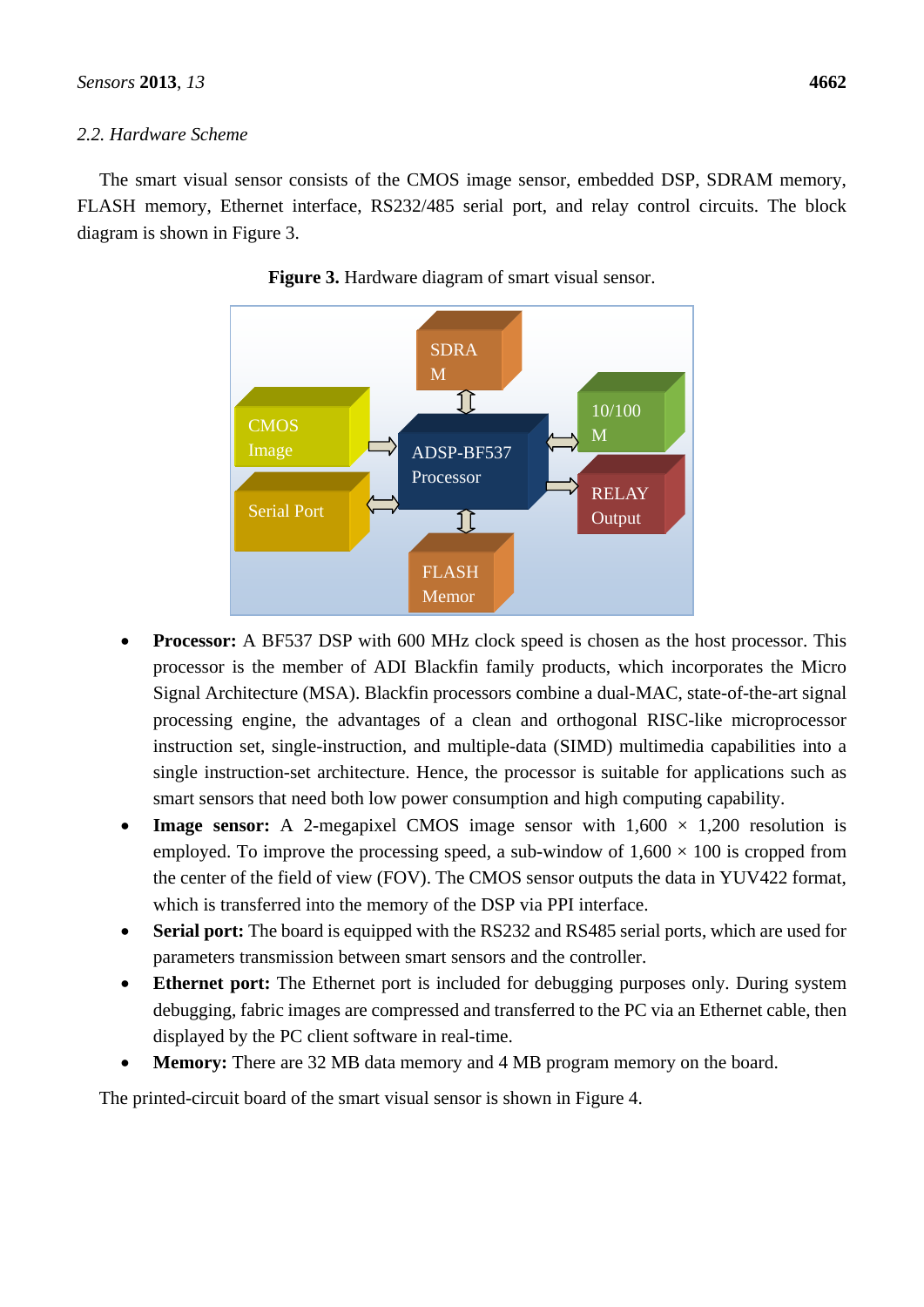

**Figure 4.** Hardware circuit board of smart visual sensor.

## *2.3. Software Architecture*

BF537 runs on uClinux OS, and the whole software architecture includes a bootloader, OS, drivers, and application, as shown in Figure 5. The application software is the core part of this architecture, and its work flow mainly contains the following: firstly, original image data are captured from the PPI driver. Secondly, the image data are transmitted to the detection algorithm module for analysis. Finally, the control module commands relay how to operate according to the analysis result.

| Application              | Control module   |  |
|--------------------------|------------------|--|
|                          | Detection module |  |
| <b>Device Driver</b>     |                  |  |
| <b>Embedded Linux OS</b> |                  |  |
| <b>Bootloader</b>        |                  |  |

**Figure 5.** Software architecture of smart visual sensor.

To meet the real-time demands, we spent a great effort on code optimization until we achieved 10 fps speed. This speed can meet the detection requirements for a warp knitting machine. Most of the optimization works are dependent on processor hardware features, which include the following aspects: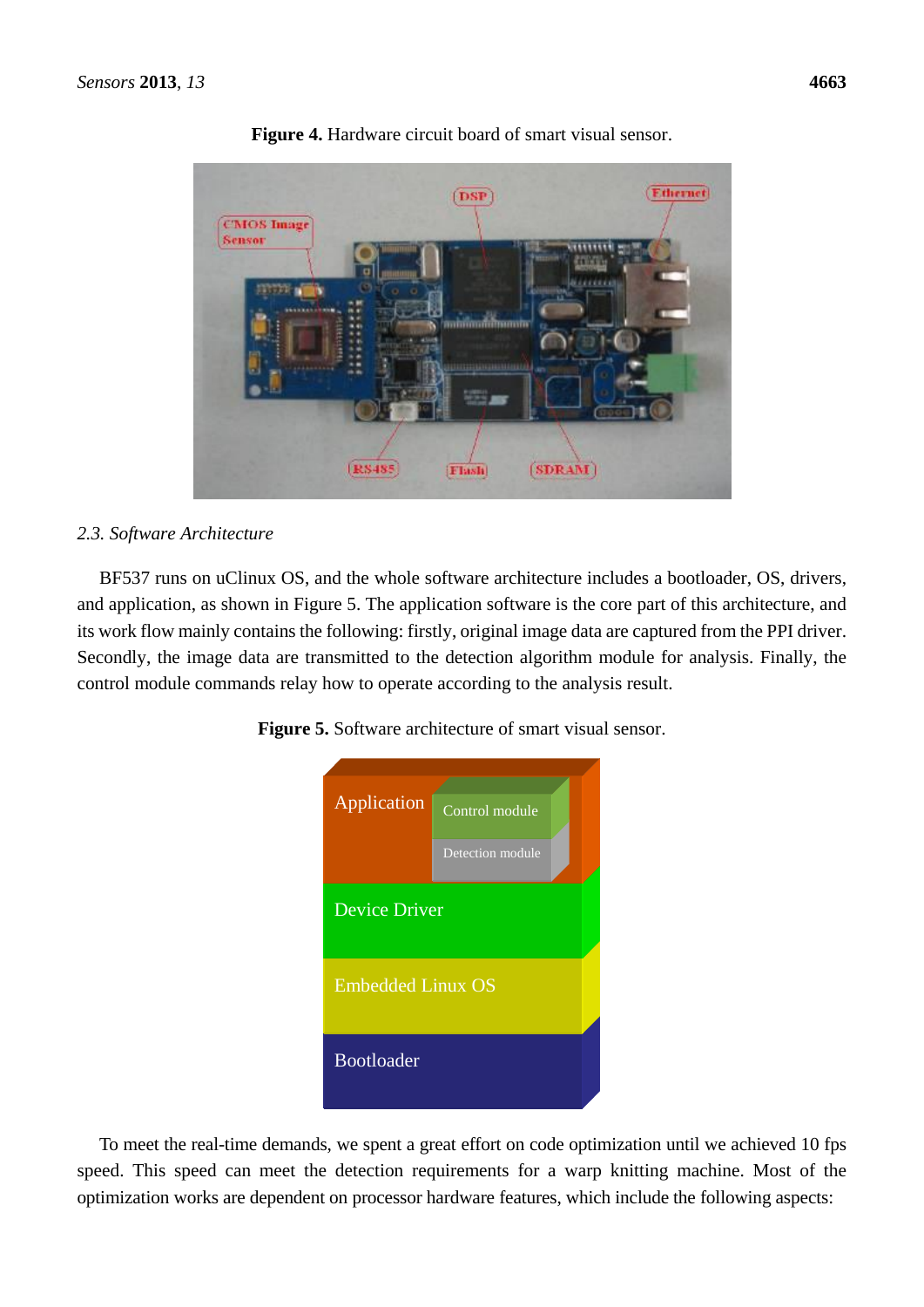- (1) Make good use of internal memory. Level 1 (L1) on-chip memories operate at core clock frequency, and provide high bandwidth and low latency. On-chip memories include SRAM and cache. The code executive speed could be improved greatly by manually putting crucial data and codes into the SRAM. The cache is a kind of internal memory, which manages a processor automatically, and thus, only the crucial codes and data are placed manually into SRAM, while other codes and data just use the cache.
- (2) Make full use of DMA operation. Since the DMA controller works in parallel with the CPU, system performance can be greatly improved if we transfer video data from peripherals to memories by DMA while the CPU is simultaneously processing other parts of the data. In fact, the DMA and SRAM are used together. Crucial data are moved from off-chip memories to on-chip memories via DMA first, then computing could start on this block, and at the same time, the DMA begins to move the next block of data.
- (3) Execute the most important code via DSP-specific instructions. Specific instructions process video data in multi-media application oriented DSP, such as SAD, pixel add and subtract operations.
- (4) Arrange the program code to execute the sequence properly and to improve the cache hit rate via reducing branches and jumps.
- (5) Use hardware loop in Blackfin instead of software loop because this hardware loop has a jump mechanism without any CPU payload.
- (6) Reduce data access to external memories as much as possible. Since external memories operate using the system clock, a bottleneck will form in the system performance if data access to external memories occurs too frequently.
- (7) The memory space of code and data must be allocated carefully. For SDRAM, each bank could open only one page per time, which means each SDRAM could open four pages simultaneously. If the adjacent code and data are stored on the same page, then the extra expense spent on opening and closing pages could be saved. For L1 memory, because there are multiple sub-banks internally, the concurrent access by CPU and DMA controllers is a feasible way to enhance throughout the bandwidth.
- (8) Optimize code with assemble language. Blackfin reads 64-bit instructionc each time, so that it is possible to execute several instructions during a single clock cycle with certain constraints.

#### **3. Fabric Defect Detection Algorithm**

The detection algorithm is the key component in a fabric inspection system. It could run in a PC or in smart visual sensors. Along with the development of computer vision technology during the past two decades, fabric defect detection algorithms have been a popular research topic that has reached several achievements. Ngan [7] summarized the existing results into seven categories, namely, statistics, spectrum analysis, model, learning, structure, hybrid, and motif-based approaches. The spectrum analysis, structure, and other approaches combined with neural networks are the most popular methods nowadays. The spectrum analysis approach includes Fourier, wavelet, Gabor transform, and so on. In Reference [8], Chan applied the Fourier transform to fabric images to detect defects, but locating the defect accurately was hard due to the global feature of the approach. The wavelet transform gained great attention in the fabric detection field because of its good local time-frequency characteristics [9]. This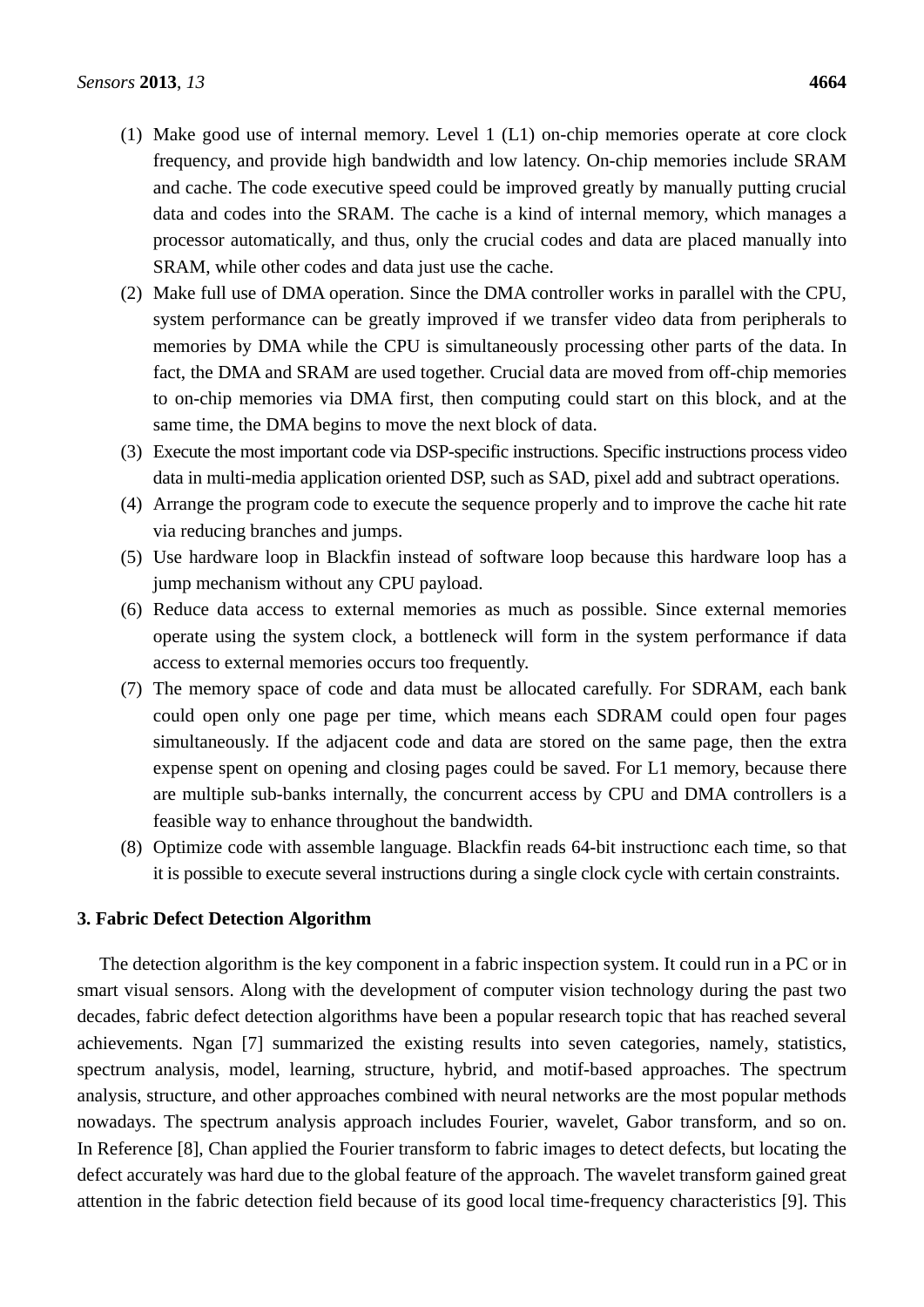approach performs well on defects with outstanding edges, but poorly on flat defects with smooth grayscale differences. With its good time-frequency properties, the Gabor filter is suitable for emulating the biological features of human eyes and may be used in fabric detection [4,10]. However, since the Gabor filter performs filtering and fusion on multi-scale and multi-direction, which results in heavy computational complexity, meeting real-time requirements is hard [11]. Moreover, this approach is not suitable for flat defects, just like the wavelet approach. The defect area breaks the strong texture background on the fabric image, which is the basic idea for the texture analysis approach. Ojala [12] proposed a texture descriptor based on local binary patterns (LBP), which was applied in fabric defect detection [13,14]. However, LBP just uses space structure information, and ignores grayscale information. In recent years, neural networks were also used for fabric defect detection and classification [15–18], and the typical neural network used for defect detection and classification is the back-propagation (BP) network.

Two factors must be considered in choosing the detection algorithm, namely, efficiency and real-time. Among these algorithms, wavelet analysis is very sensitive to line defects and its computational complexity is low, and thus, we chose wavelet analysis as the basis of the detection algorithm. The typical defect on a warp knitting machine is the broken end, *i.e.*, a line defect is caused by a broken warp. On a multi-bar warp knitting machine, the broken end defect caused by a single yarn is not easily seen, especially with the very thin yarn such as 20 D (indicates the weight of 9,000 m of long yarn is 20 grams). Therefore, this kind of defect detection is challenging. To improve detection rate, we propose an improved direct thresholding method on wavelet high frequency coefficients instead of a reconstructed image. In addition, a proper template of mathematic morphology filter is chosen to remove noise, and retain the defect area. The flow chart of our detection algorithm is shown in Figure 6.

#### **Figure 6.** Flow chart of detection algorithm.



#### *3.1. Image Preprocess*

The image captured by the CMOS sensor may be degraded by some factors such as noise or uneven illumination distribution. Therefore, image preprocessing is necessary before analysis to improve image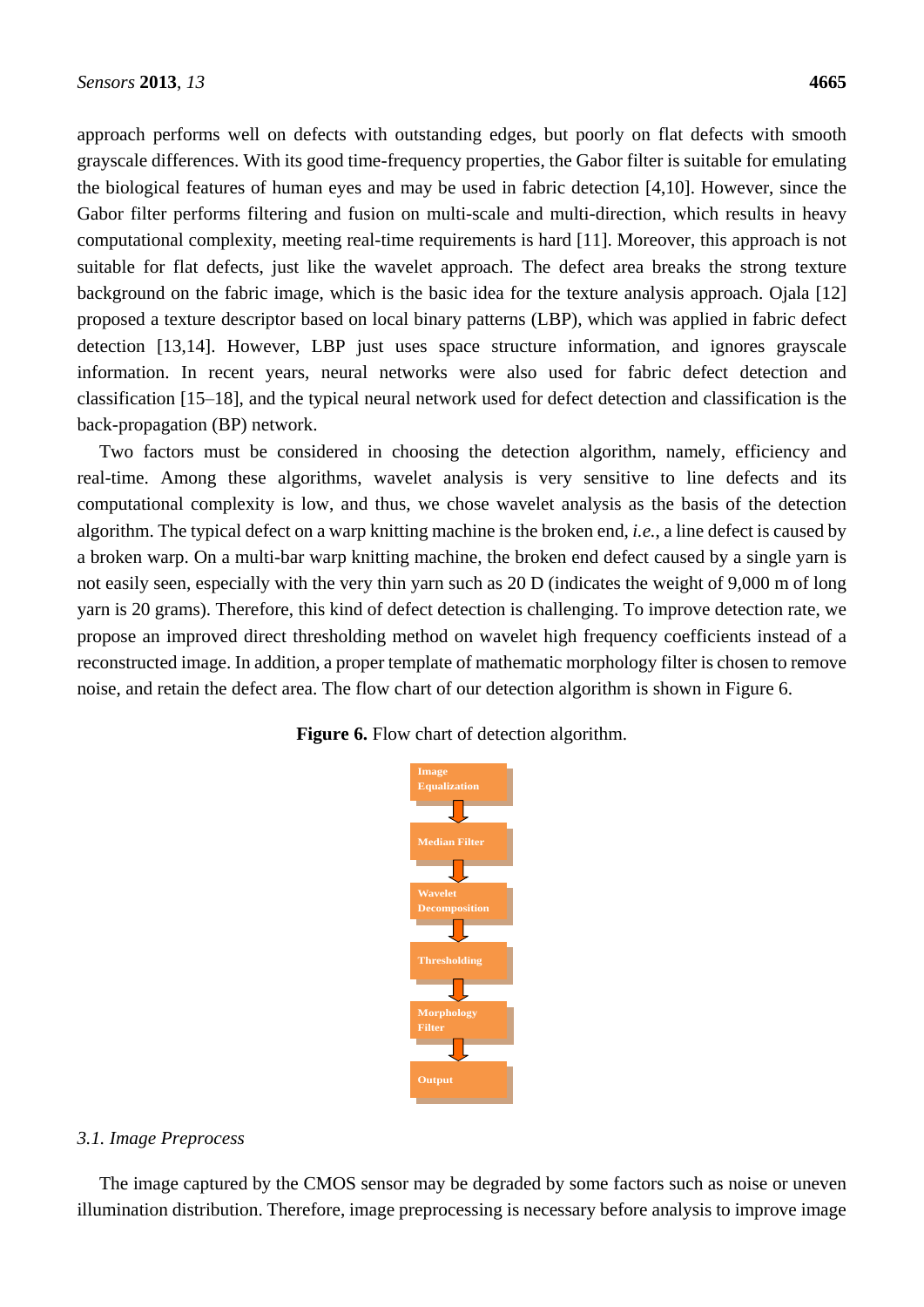quality. Raw image is equalized firstly, and then noises are removed by median filter with a  $3 \times 3$  template. The raw image, equalization result, and filtering result are shown in Figure 7.

**Figure 7.** (**a**) Raw image captured by visual sensor; (**b**) Effect of image equalization; and (**c**) Effect of median filtering.





#### *3.2. Wavelet Decomposition*

Wavelet transform is applied widely in signal analysis due to its excellent local time-frequency characteristics. It offers localized information from horizontal, vertical, and diagonal directions of any input image. The wavelet transform of function  $f(t) \in L^2(R)$  is defined as:

$$
W_{\Psi,f}(a,b) = |a|^{-1/2} \int_{-\infty}^{+\infty} f(t) \bullet \overline{\psi(\frac{t-b}{a})} dt, \qquad a,b \in R, a \neq 0
$$
 (1)

where  $\psi(t) \in L^2(R)$  and should satisfy  $\int_{-\infty}^{+\infty}$  $-\infty$   $\frac{|\varphi(\omega)|}{|\omega|}$  d  $\omega < \infty$  $\frac{\psi(\omega)\Gamma}{\omega}d$  $| \omega |$  $|\hat{\psi}(\omega)|^2$  $\hat{\psi}(\omega)$  is the Fourier transform of  $\psi(t)$ .

 $\psi(t)$  is called a base wavelet. The inverse wavelet transform is defined by:

$$
f(t) = \int_{-\infty}^{+\infty} \int_{-\infty}^{+\infty} \frac{1}{a^2} W_{\psi,f}(a,b) \bullet \psi_{a,b}(t) da db \tag{2}
$$

where:

$$
\psi_{a,b}(t) = |a|^{-1/2} \psi(\frac{t-b}{a})
$$
\n(3)

Performing discretization on Equation (3), we have:

Equation (3), we have.  
\n
$$
\psi_{j,k}(t) = a_0^{-j/2} \psi(a_0^{-j}t - kb_0), \ j, k \in \mathbb{Z}
$$
\n(4)

Then the corresponding discrete wavelet transform is defined by: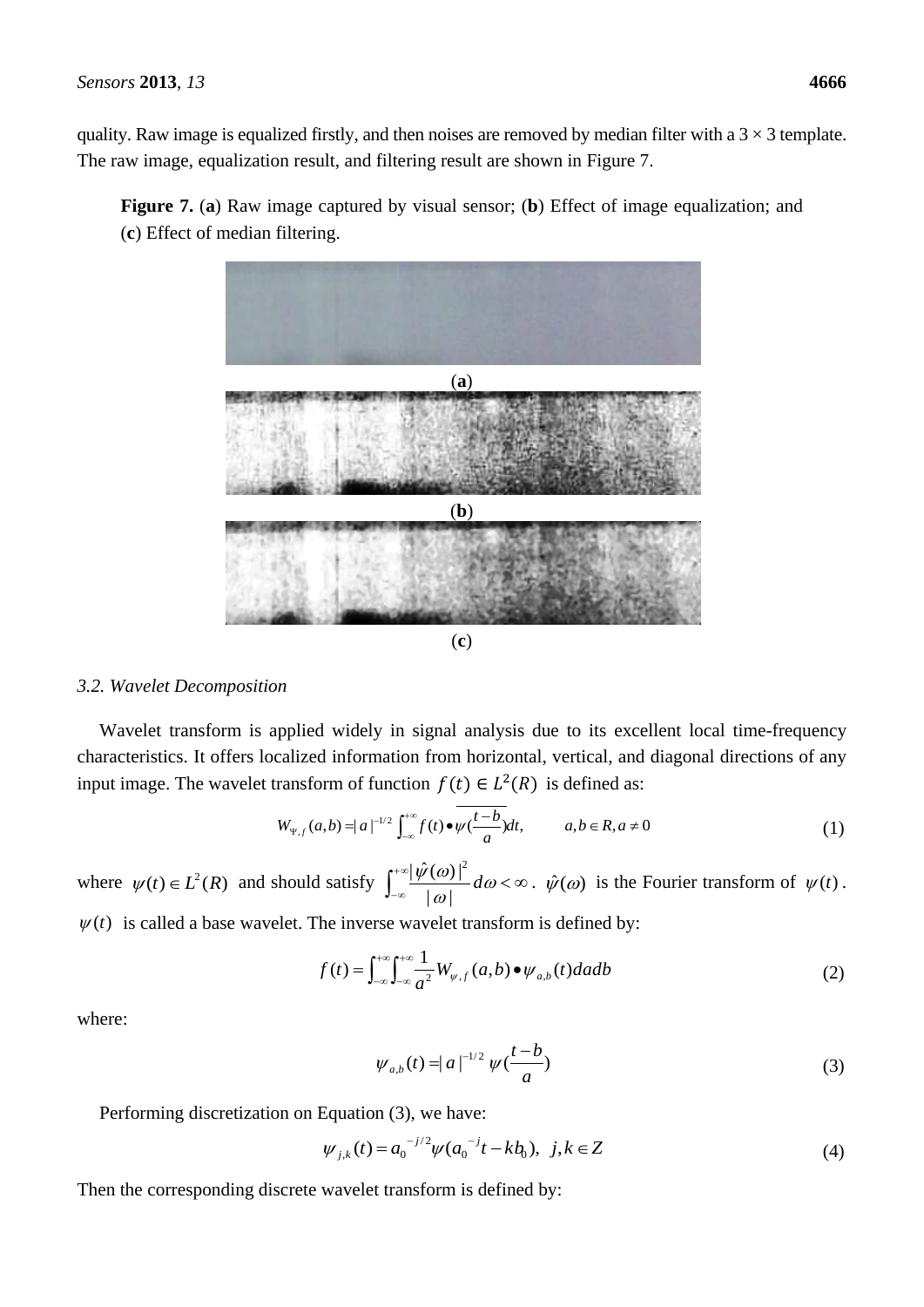$$
W_{\Psi,f}(j,k) = \int_{-\infty}^{+\infty} f(t) \bullet \overline{\psi_{j,k}(t)} dt
$$
 (5)

The image is decomposed into multiple sub-bands by the wavelet transform. Each sub-band includes different information. The 2-level wavelet decomposition of image is shown in Figure 8. LL is the low frequency coefficient, which denotes the coarse features of the image. LH, HL, and HH are high frequency coefficients of vertical, horizontal, and diagonal directions respectively, which denote the detailed features of the image.

| LL1             | HL1 | HL2             |  |
|-----------------|-----|-----------------|--|
| LH1             | HH1 |                 |  |
| LH <sub>2</sub> |     | HH <sub>2</sub> |  |

**Figure 8.** 2-Level wavelet decomposition of an image.

Wong [17] pointed out that the usage of wavelet transforms in fabric defect detection can be divided into two categories, which are textural feature extraction and direct thresholding methods. The wavelet transform is able to extract texture features effectively, and therefore is widely applied to detect defects. The direct thresholding method [9] is based on the concept that the decomposition image of a wavelet can attenuate the texture background and make the defect more obvious. Tsai and Huang [19] proposed a defect detection method based on wavelet reconstruction images. The highlight of their scheme is the inclusion of only the selected sub-bands in the reconstruction process. The selected sub-bands and decomposition level are determined by a factor, which is the energy ratio. Ngan *et al*. [18] presented a direct thresholding method that does not need the reconstruction of the image. The fourth-level horizontal and vertical high frequency coefficients are extracted through the Haar wavelet. Then, the horizontal and vertical sub-bands of level 4 undergo adaptive thresholding. The binarization images of horizontal and vertical are then OR-operated.

The available detection area of web on the warp knitting machine is limited to a narrow rectangle. Thus, only a sub-window of  $1,600 \times 100$  is cropped from the center of the FOV. If we decompose the image four times, the size of sub-bands will very small, and some defect information will be lost. Hence, we only perform 2-level decomposition of the fabric image. The typical defects of the warp knitting machine are very thin linear areas, which have obvious direction features. However, including all the horizontal and vertical high frequency coefficients to locate the defects is not necessary. Based on this premise, we propose an improved direct thresholding method to detect defects. First, the image is decomposed as indicated in Figure 8. Second, the LH2 vertical sub-image undergoes adaptive thresholding. Finally, the binary image is processed by a mathematical morphology filter to obtain the defect areas.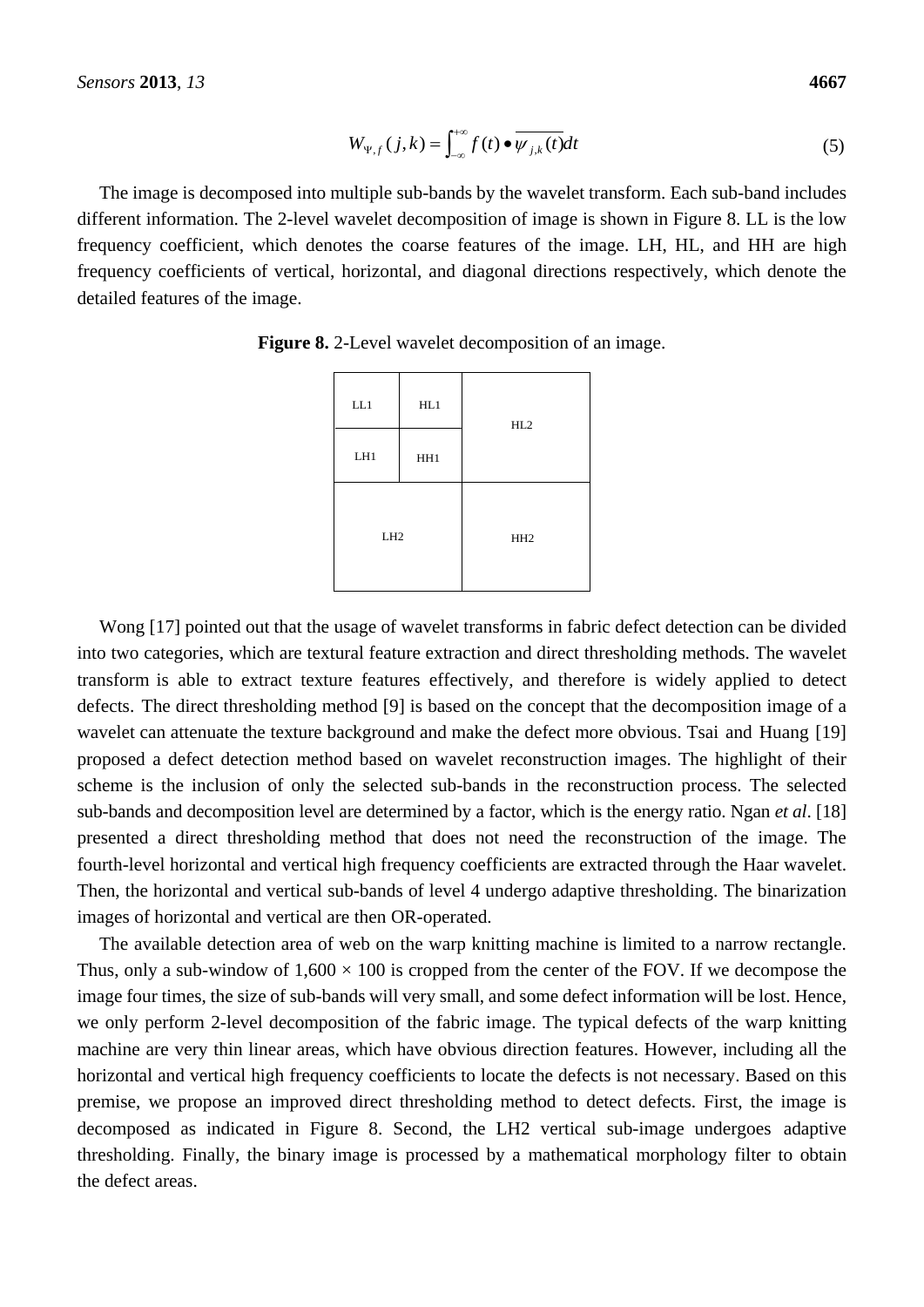A Daubechies wavelet is employed to perform the 2-level decomposition of the fabric image. After the analysis of several experimental results, we found out that the defects were most outstanding in high frequency coefficients when the vanishing moment was set to 4. The high frequency coefficients after the 2-level decomposition are shown in Figure 9, where HL2 indicates horizontal high frequency coefficients, LH2 refers to vertical high frequency coefficients, and HH2 shows diagonal high frequency coefficients. Because the broken end defects are all vertical on the warp knitting machine, we could obtain outstanding defect features from LH2, while those in HL2 and HH2 are random noises.



**Figure 9.** (**a**) Raw image; (**b**) HL2 coefficients; (**c**) LH2 coefficients; and (**d**) HH2 coefficients.

## *3.3. Binarization with Adaptive Threshold*

LH2 sub-image must be segmented by thresholding to get the defect area. The threshold value is selected by using an auto-threshold method. First, an initial value *T* is defined as the average of the highest and lowest grayscale values of pixels. Second, the image is thresholded by *T* into two parts, namely, area  $G_1$  with higher pixel value than *T*, and area  $G_2$  with lower pixel value than *T*. Third, the grayscale average for pixels in  $G_1$  and  $G_2$  are calculated as  $u_1$  and  $u_2$ , respectively. Finally, the new threshold value is obtained by the expression  $(u_1 + u_2)/2$ . This procedure is repeated until the difference of two consequent *T* is within the pre-set range. The binary images after thresholding are shown in Figure 10.

**Figure 10.** (**a**) LH2 coefficients; (**b**) Binary image; (**c**) Binary image without median filtering.



The image captured by CMOS sensor may be degraded by noises which are introduced by circuits or environmental dust. Noise will cause an undesirable result after binarization if median filtering is skipped in the image preprocessing. The binary image without median filtering is shown in Figure 10(c).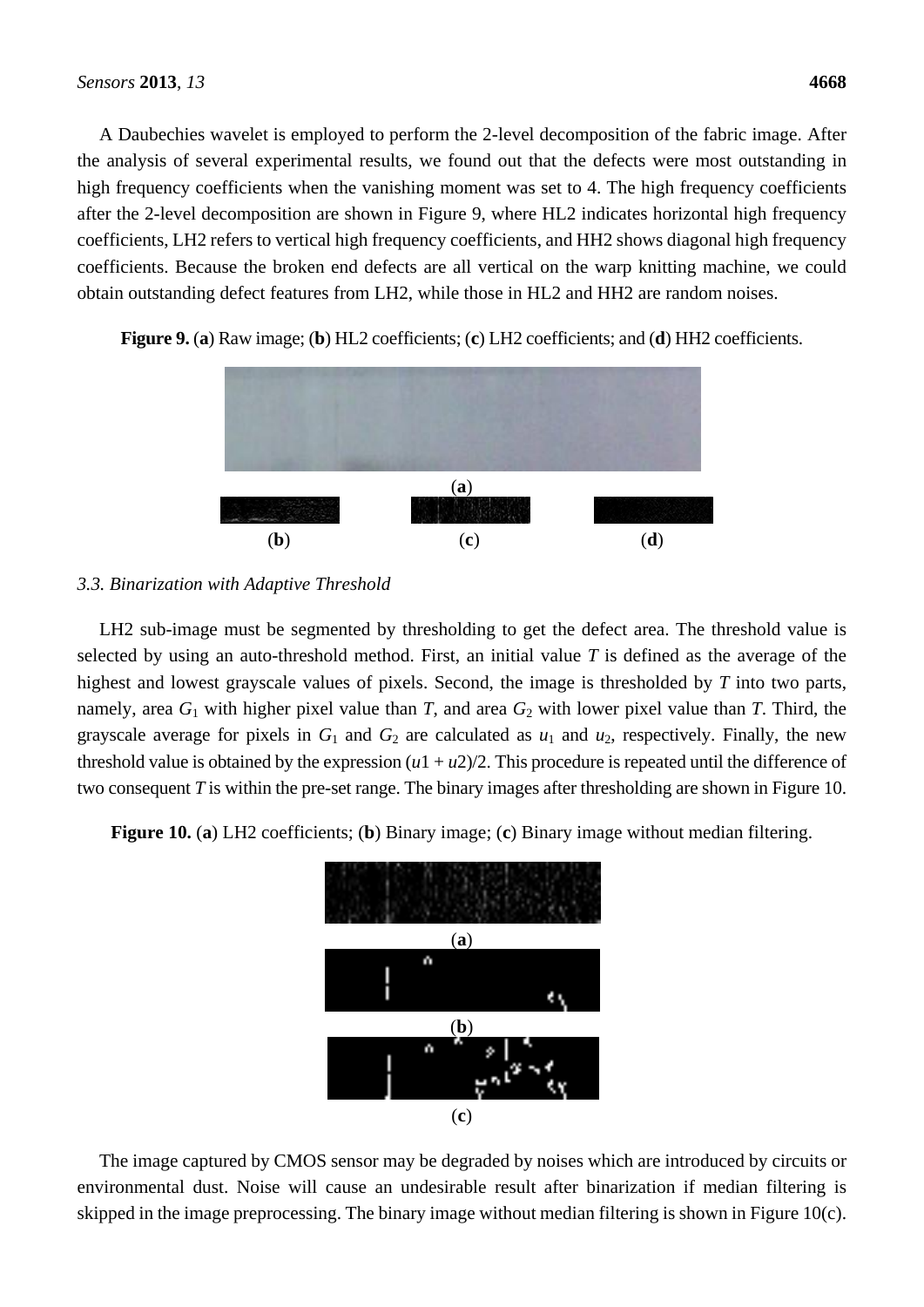#### *3.4. Mathematical Morphology Filter*

Mathematical morphology is established based on set theory, and can be applied to remove noise from the image. Basic morphology operation includes erosion and dilation. After binarization, defect area and noisy points are white with a pixel value of 255, while other points are black with a pixel value of 0. The traditional morphology template is shown in Figure 11, and  $5 \times 5$  is used for example. The vacant point is the center of template and its value is 255. Only if all the 24 adjacent pixels have the same value as this pixel, then this pixel is set to 255. Otherwise, the pixel value is set to 0. Because defects on warp knitting machine are mostly linear, erosion with traditional  $n \times n$  template might erase the defect area as well. Thus, we chose the  $5 \times 1$  vertical template to remove the noise, as shown in Figure 12. Only if the top 2 and bottom 2 pixels are 255, then the vacant pixel is set to 255. According to the experiments, the  $5 \times 1$  template performed well on removing noise. After removing noisy points by erosion, dilation is used to obtain the final defect area. After two dilating operations on eroded images, the discontinuous defect parts are connected, and the results are shown in Figure 13.

**Figure** 11. 5  $\times$  5 Template.



**Figure 12.** 5  $\times$  1 Template.



**Figure 13.** (**a**) Binary image of wavelet coefficients; (**b**) Image after erosion; and (**c**) Image after 2 dilations.



#### **4. Experiment and Results**

In this section, the experimental results are presented to evaluate the performance of the proposed detection algorithm. The evaluation environment is MATLAB 7.0 and Windows XP was used on a PC.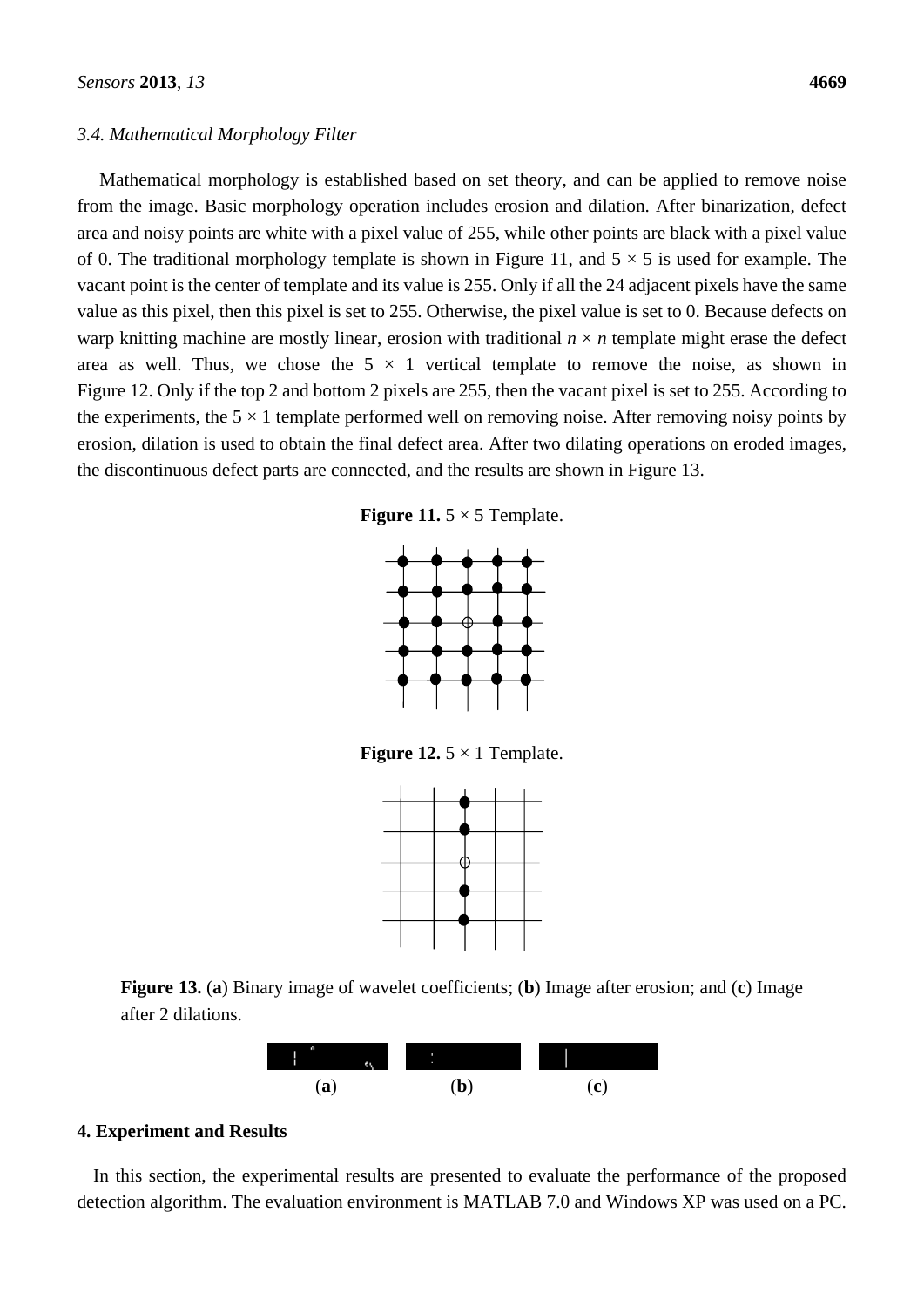Figure 14(a) shows the test picture with resolution of  $424 \times 88$  cropped from an image captured by the smart visual sensor. There is a very thin linear anomaly embedded in the fabric texture. According to the detection flow of Figure 6, the intermediate and final results are shown in Figure 14(b–g). LBP is another popular method to detect fabric detects. Figure 14(h) is the detection result using LBP [13,14]. It is obvious that LBP couldn't locate the defects accurately. Experimental results show that the proposed method outperforms the LBP algorithm in detecting the defects on the warp knitting machine. The common defects of warp knitting machines include lines and hole defects caused by broken warps. We only give the experimental results of line defects in Figure 14 since detection of hole defects is easier. The most time-consuming step is wavelet transform. But we only perform 2-level decomposition and the wavelet reconstruction is not needed, so the computational complexity is acceptable and reasonable.

**Figure 14.** (**a**) Raw image; (**b**) Effect of image equalization; (**c**) Effect of median filtering; (**d**) LH2 wavelet coefficients ; (**e**) Binarization image ; (**f**) Image after erosion; and (**g**) Image after two dilations; (**h**) Detection result using LBP.



#### **5. Actual Operation**

We developed the application software according to Figures 5 and 6 in C language, and programmed the binary code into flash of the smart visual sensor. Thus, the sensor could run independently on the PC. The proposed fabric defect inspection system based on smart visual sensor was then installed on the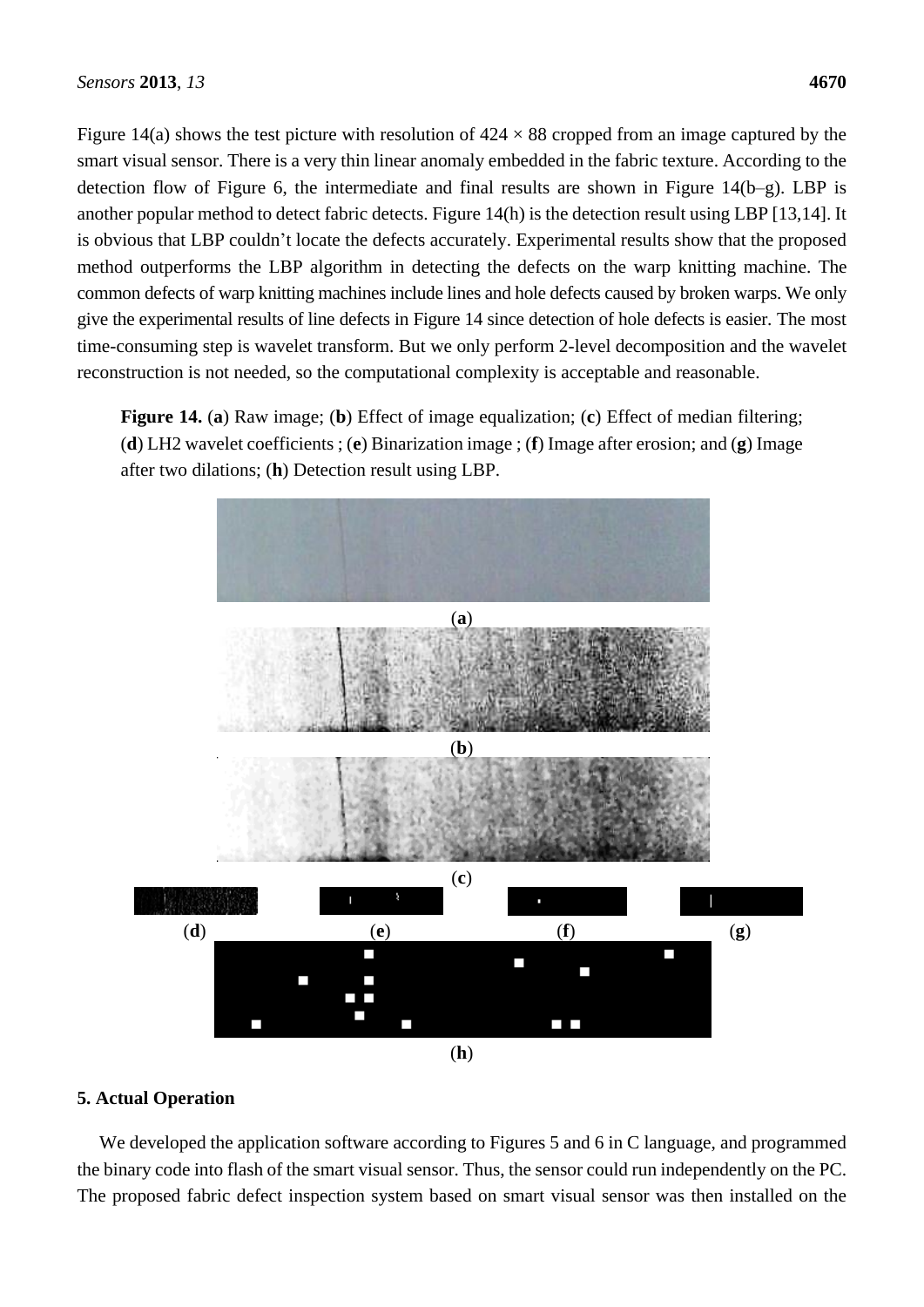warp knitting machines and operated successfully. Smart visual sensors were fixed on the beam over the web, and their position ensured a 90<sup>°</sup> angle between the lens and fabric surface. There are 6 sensors through the 210-inch-wide web, covering about 800 mm width. The smart visual sensor layout is shown in Figure 15. To eliminate the impacts of light variation, many fluorescent lights are installed parallel with sensors, which are shown in Figure 15. So the illumination is fixed and has no negative effect on quality of image. Additionally, grayscale image is used in our processing algorithm, so color shading or difference also doesn't affect the detection rate.

**Figure 15.** Layout of smart visual sensors for fabric inspection on warp knitting machine.



Each sensor worked independently to deliver the output information of defects, which included coordinates and dimensions. If necessary, the output of sensors and fabric image could be transmitted to PC and displayed by using a PC client software. Figure 16 shows the actual image and detection results, where defects are marked in red rectangles. Program execution cycle is measured in application time running on the DSP. The minimum period is about 100 ms, so the maximal speed is about 10 fps. This processing speed can satisfy the real-time demand of a warp knitting machine.



**Figure 16.** (**a**) Detection result 1; (**b**) Detection result 2; (**c**) Detection result 3.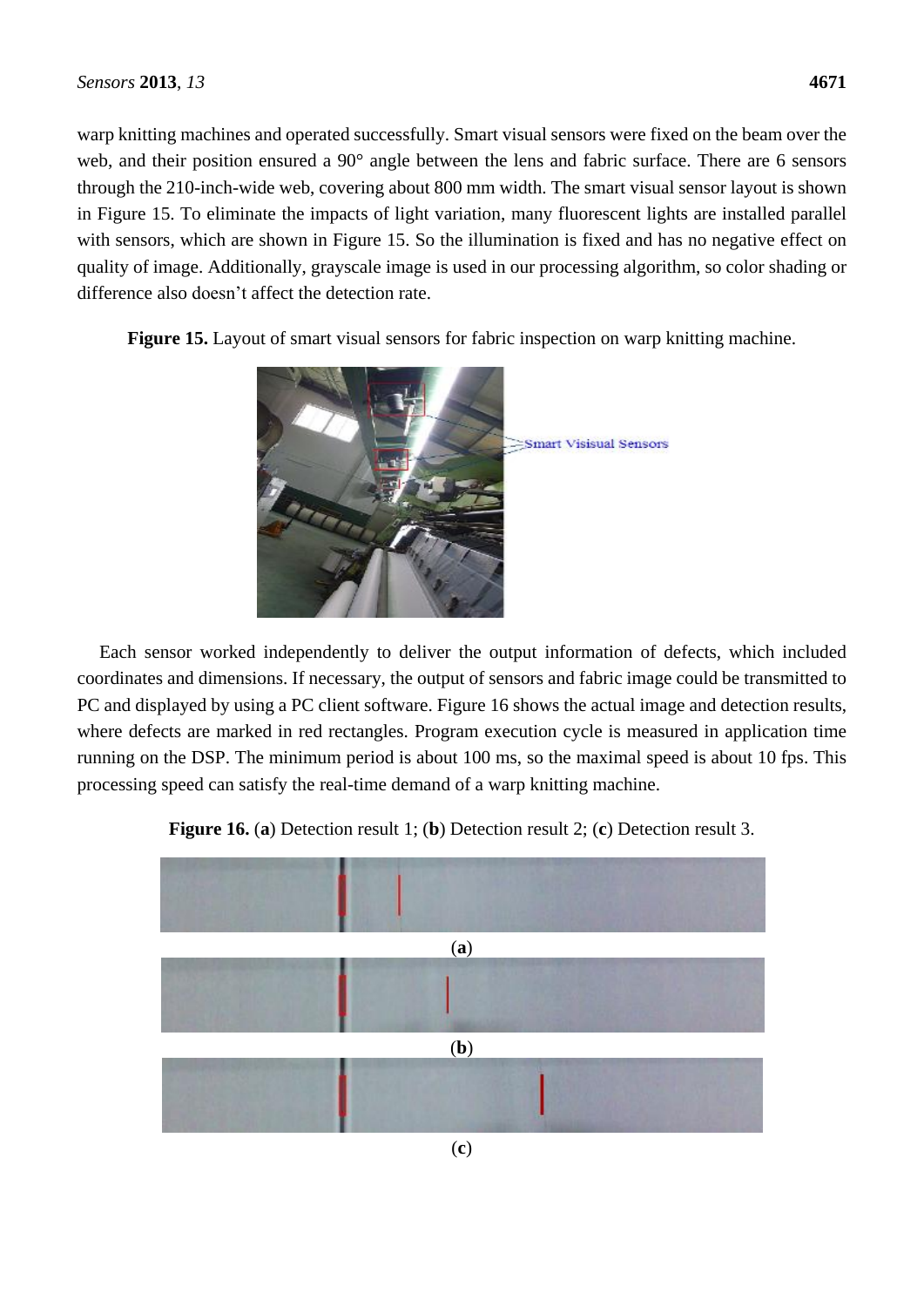#### **6. Conclusions**

Textile quality is traditionally assured by human eyes. However, this manual method has disadvantages of low efficiency and high labor cost. This paper presents a novel automatic inspection system based on smart visual sensors, which was successfully applied to detect defects on a warp knitting machine. Compared with PC-based machine vision systems, our scheme is superior because of its small size, low expense, and high reliability. Since the broken end anomalies on warp knitting machines are very thin, we proposed an improved direct thresholding method based on a wavelet transform to deal with the challenges. Combined with a mathematical morphology filter, a satisfactory detection rate is obtained on the warp knitting machine. The performance of our system has been verified by actual operation in a textile factory. The proposed system has been running for six months and its detection rate can be up to 98%. In our future studies, we will pay attention to detection algorithms for fabric with patterns, and its porting to smart visual sensors.

#### **References**

- 1. Abouelela, A.; Abbas, H.M.; Eldeeb, H.; Wahdan, A.A.; Nassar, S.M. Automated vision system for localizing structural defects in textile fabrics. *Pattern Recognit. Lett.* **2005**, *26*, 1435–1443.
- 2. Saeidi, M.R.G.; Latifi, M.; Najar, S.S.; Saeidi, A.G. Computer vision-aided fabric inspection system for on-circular knitting. *Text. Res. J*. **2005**, *75*, 492–497.
- 3. Furferi, R.; Governi, L. Development of an artificial vision inspection system for real-time defect detection and classification on circular knitting machines. *WSEAS Trans. Comput*. **2006**, *5*, 1186–1193.
- 4. Mak, K.L.; Peng, P. An automated inspection system for textile fabrics based on gabor filters. *Robot. Comput.-Integr. Manuf.* **2008**, *24*, 359–369.
- 5. Sun, Y.; Long, H.R. Adaptive detection of weft-knitted fabric defects based on machine vision system. *J. Text. Inst*. **2011**, *102*, 823–836.
- 6. Kumar, A. Computer-vision-based fabric defect detection: A survey. *IEEE Trans. Ind. Electron*. **2008**, *55*, 348–363.
- 7. Ngan, H.Y.T.; Pang, G.K.H.; Yung, N.H.C. Automated fabric detect detection-a review. *Image Vis. Comput.* **2011**, *29*, 442–458.
- 8. Chan, C.H.; Pang, G.K.H. Fabric defect detection by fourier analysis. *IEEE Trans. Ind. Appl.* **2000**, *36*, 1267–1276.
- 9. Ngan, H.Y.T.; Pang, G.K.H.; Yung, S.P.; Ng, M.K. Wavelet based methods on patterned fabric defect detection. *Pattern Recognit.* **2005**, *38*, 559–576.
- 10. Kumar, A.; Pang, G.K.H. Defect detection in textured materials using gabor filters. *IEEE Trans. Ind. Appl.* **2002**, *38*, 425–440.
- 11. Cui, L.L.; Lu, Z.Y.; Li, J.; Li, Y.H. Novel algorithm for automated detection of fabric defect images. *J. Xidian Univ.* **2011**, *38*, 66–72.
- 12. Ojala, T.; Pietikäinen, M.; Mäenpää, T. Multiresolution gray-scale and rotation invariant texture classification with local binary patterns. *IEEE Trans. Pattern Anal. Mach. Intell.* **2002**, *24*, 971–987.